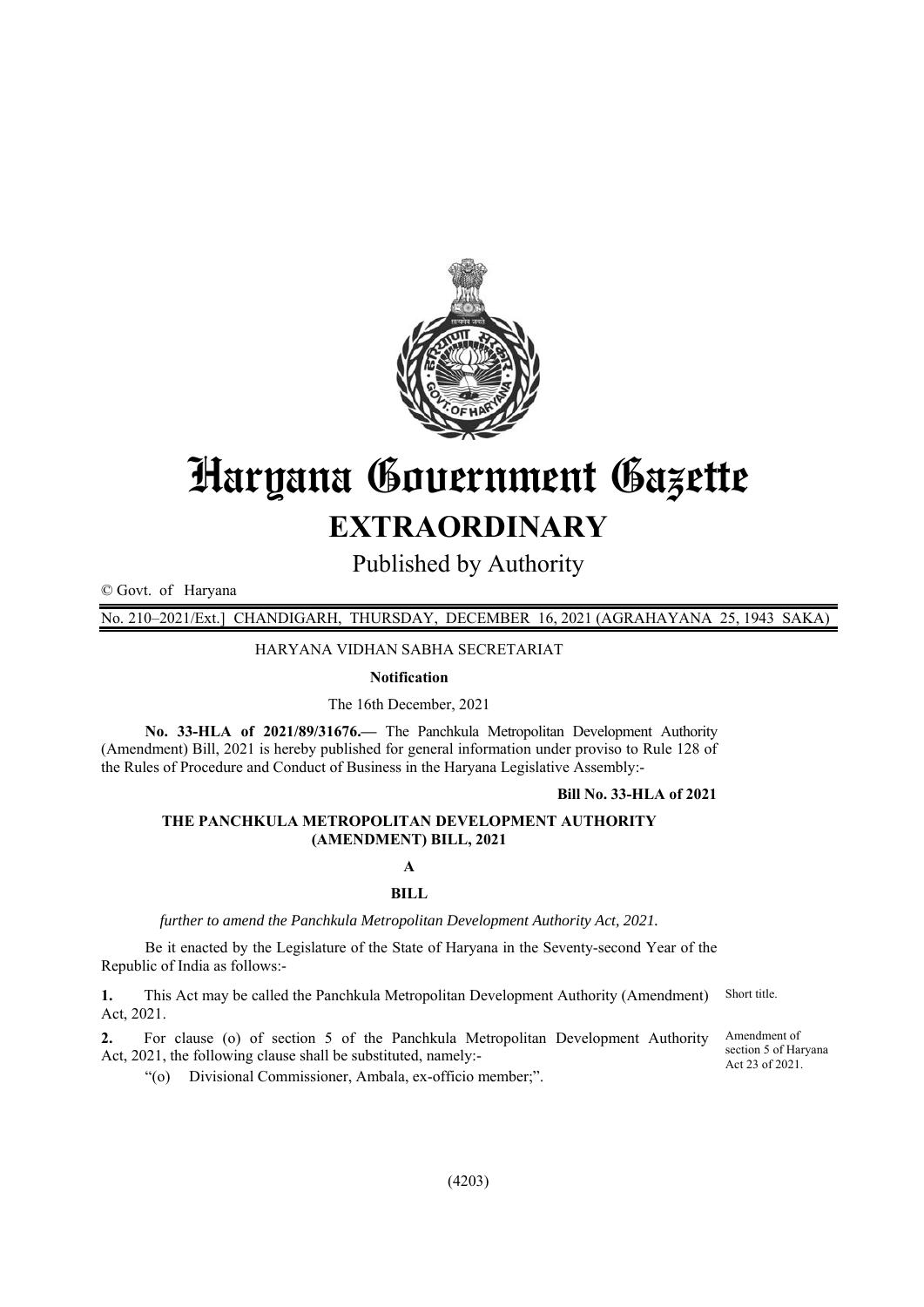#### **STATEMENT OF OBJECTS AND REASONS**

As per Section 5(o) of the Panchkula Metropolitan Development Authority Act, 2021, the Authority shall consist Divisional Commissioner, Panchkula as ex-officio member. However, it was observed that there is no post created as the Divisional Commissioner, Panchkula and it was further observed that District Panchkula is under administrative control of the Divisional Commissioner, Ambala. This has necessitated that the word and sign 'Divisional Commissioner, Panchkula' appearing in section 5(o) be replaced with the word and sign 'Divisional Commissioner, Ambala'.

The word and sign 'Divisional Commissioner, Panchkula' appearing in section 5(o) of the Panchkula Metropolitan Development Authority Act, 2021 creates ambiguity which requires to be clarified by express provision.

 $\frac{1}{2}$ 

Hence, the Bill.

MANOHAR LAL, Chief Minister, Haryana.

Chandigarh: R. K. NANDAL, The 16th December, 2021. Secretary.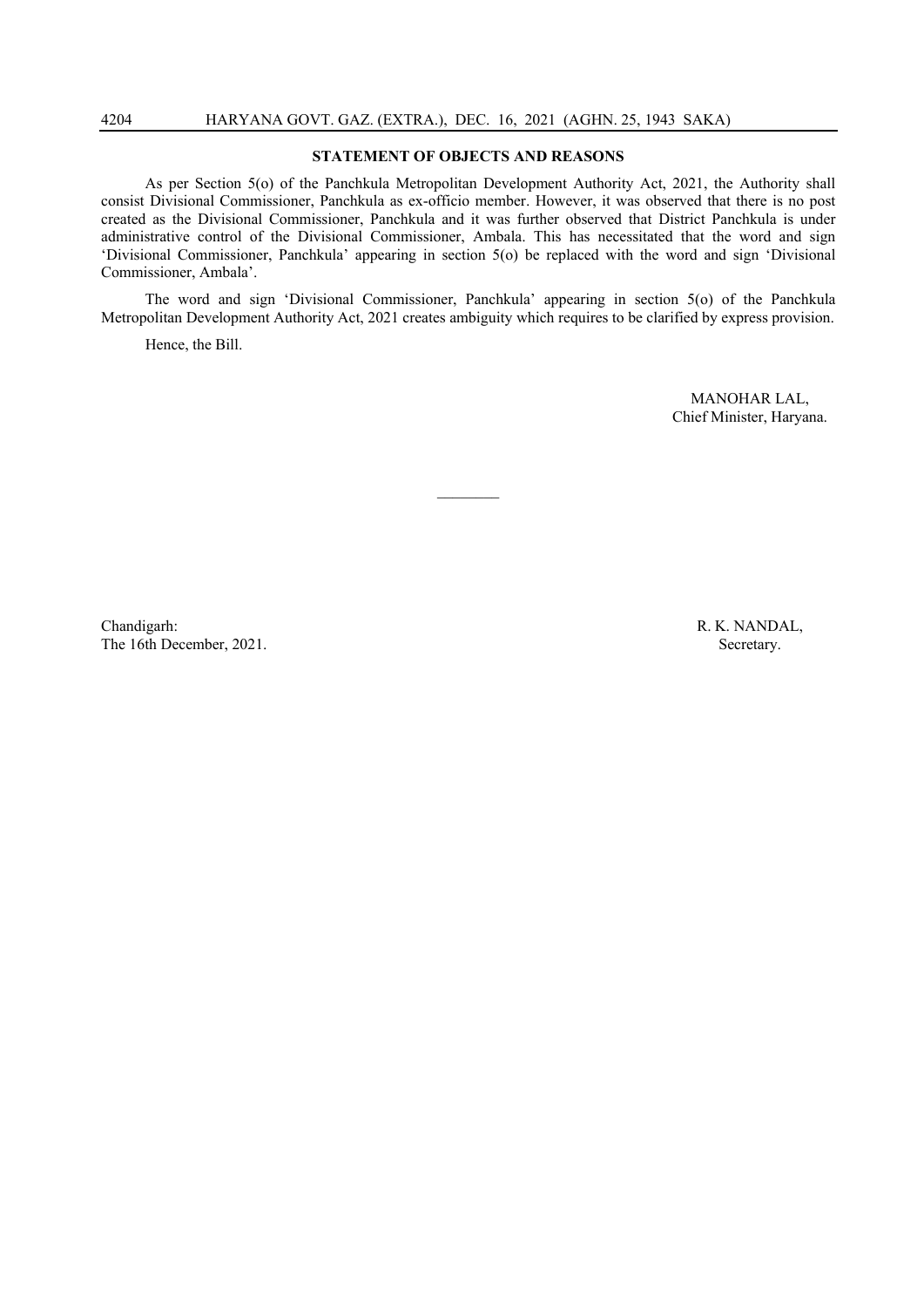[प्राधिकृत अनुवाद]

## 2021 का विधेयक संख्या 33 एच.एल.ए.

### पंचकूला महानगर विकास प्राधिकरण (संशोधन) विधेयक, 2021 पंचकूला महानगर विकास प्राधिकरण अधिनियम, 2021 को आगे संशोधित करने के लिए विधेयक

भारत गणराज्य के बहत्तरवें वर्ष में हरियाणा राज्य विधानमण्डल द्वारा निम्नलिखित रूप में यह अधिनियमित $\tilde{\epsilon}$ ों:-

1. यह अधिनियम पंचकूला महानगर विकास प्राधिकरण (संशोधन) अधिनियम, 2021, कहा जा संक्षिप्त नाम। सकता है।

2. पंचकूला महानगर विकास प्राधिकरण अधिनियम, 2021 की धारा 5 के खण्ड (ण) के स्थान पर, निम्नलिखित खण्ड प्रतिस्थापित किया जाएगा, अर्थात  $-$ 2021 के हरियाणा

"(ण) मण्डल आयुक्त, अम्बाला, पदेन सदस्य;"।

अधिनियम 23 की धारा  $5$  का संशोधन।